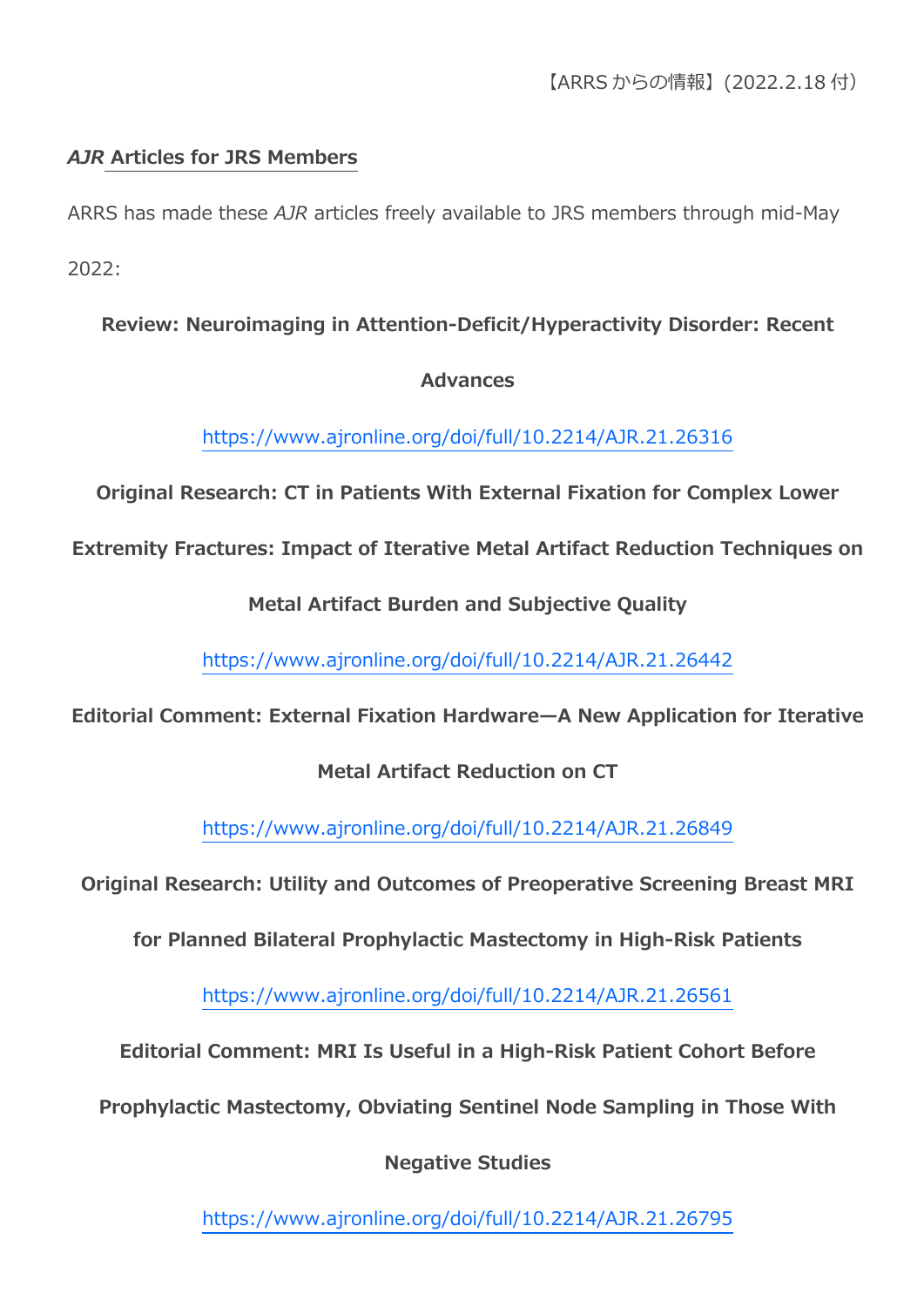### **[ARRS.ORG/MEETING](https://www2.arrs.org/am22/)**



**Regular Registration Deadline: March 17 / Late Registration Deadline: May 5 Participate Virtually or Participate in New Orleans. ALL Registrants Have On-Demand Access until May 5, 2023.**

**LEARN MORE AT: [ARRS.ORG/MEETING](https://www2.arrs.org/am22/)**

#### **NEW Global Education Course – Abdominal PET/CT: Innovations and**

#### **Implications [–WWW.ARRS.ORG/GLOBALEDUCATION](https://www.arrs.org/GLOBALEDUCATION)**

This course focuses on recent innovations (new instrumentation and

radiopharmaceuticals) that have implications for abdominal PET/CT in clinical practice.

Session topics include: Technical Advances in PET/CT, Prostate PET/CT,

Neuroendocrine PET/CT, and Lutathera: What You Need to Know to Start Your

Program. ARRS global education courses are available

at: [www.arrs.org/GlobalEducation](https://www.arrs.org/GlobalEducation)

#### **JRS Members are Invited to Join ARRS**

Through this global partnership ARRS is pleased to offer complimentary online membership for radiology residents in a training program and for radiologists in fellowship training. ARRS also offers a significant discount on ARRS online membership for JRS members in active practice in Japan.

Please follow the steps below in order to become an ARRS member: